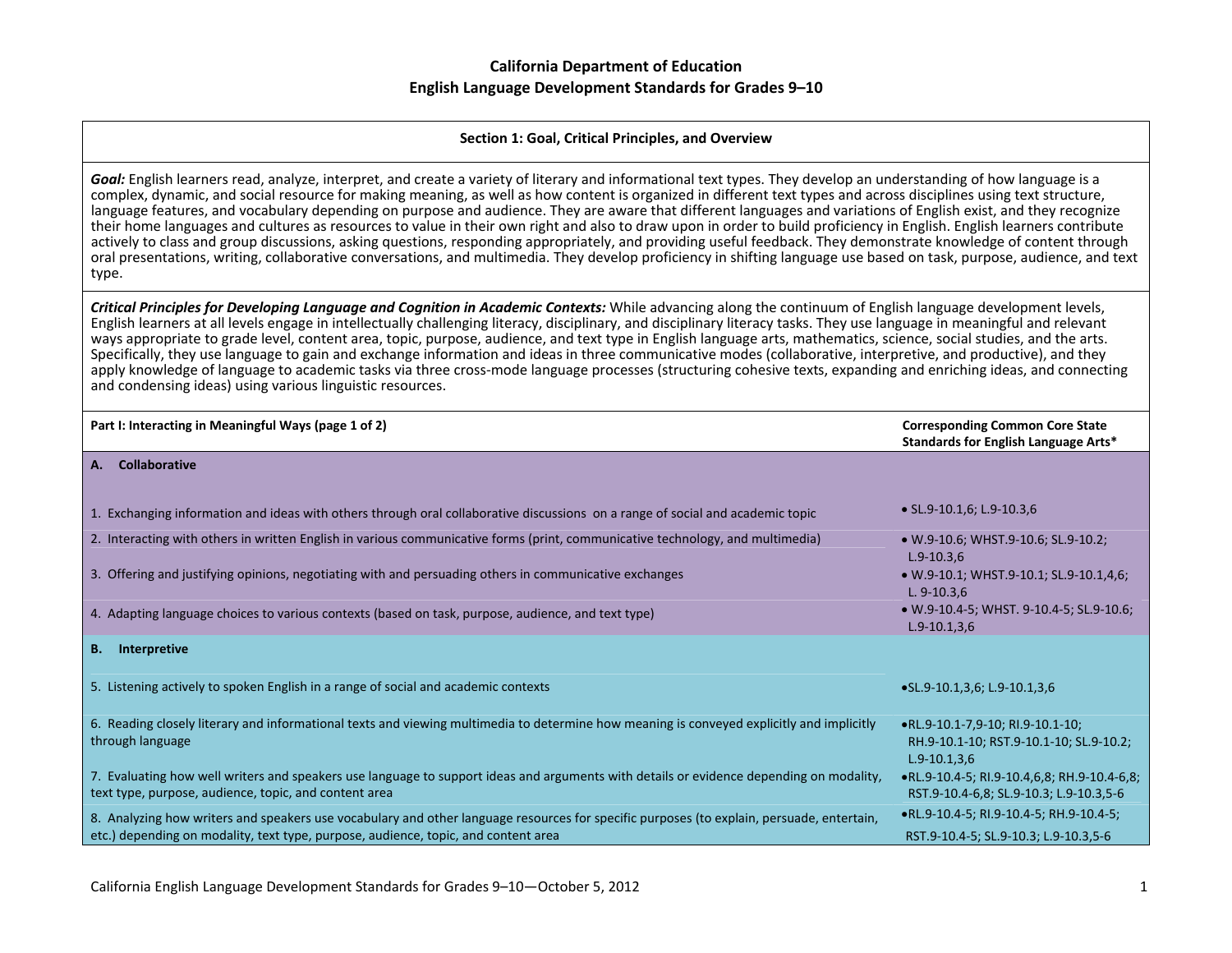| Part I: Interacting in Meaningful Ways (page 2 of 2)                                                                               | <b>Corresponding Common Core State</b><br>Standards for English Language Arts*                                                                                  |
|------------------------------------------------------------------------------------------------------------------------------------|-----------------------------------------------------------------------------------------------------------------------------------------------------------------|
| C. Productive                                                                                                                      |                                                                                                                                                                 |
| 9. Expressing information and ideas in formal oral presentations on academic topics                                                | • SL.9-10.4-6; L.9-10.1,3                                                                                                                                       |
| 10. Writing literary and informational texts to present, describe, and explain ideas and information, using appropriate technology | • W.9-10.1-10; WHST.9-10.1-2,4-10; L.9-<br>$10.1 - 6$                                                                                                           |
| 11. Justifying own arguments and evaluating others' arguments in writing                                                           | • W.9-10.1,8-9; WHST.9-10.1,8-9; L.9-<br>$10.1 - 3.6$                                                                                                           |
| 12. Selecting and applying varied and precise vocabulary and other language resources to effectively convey ideas                  | • W.9-10.4-5; WHST.9-10.4-5; SL.9-10.4,6;<br>$L.9-10.1, 3, 5-6$                                                                                                 |
| Part II: Learning About How English Works                                                                                          | <b>Corresponding Common Core State</b><br>Standards for English Language Arts*                                                                                  |
| <b>A.</b> Structuring Cohesive Texts                                                                                               |                                                                                                                                                                 |
| 1. Understanding text structure                                                                                                    | • RL.9-10.5; RI.9-10.5; RH.9-10.5;                                                                                                                              |
| 2. Understanding cohesion                                                                                                          | RST.9-10.5; W.9-10.1-5,10; WHST.9-<br>10.1-2,4-5,10; SL.9-10.4<br>• RI.9-10.5; RH.9-10.5; RST.9-10.5;<br>W.9-10.1-5,10; WHST.9-10.1-2,4-5,10;<br>$L.9-10.1,3-6$ |
| <b>B.</b> Expanding and Enriching Ideas                                                                                            |                                                                                                                                                                 |
| 3. Using verbs and verb phrases                                                                                                    | • W.9-10.5; WHST.9-10.5; SL.9-10.6;<br>$L.9-10.1, 3-6$                                                                                                          |
| 4. Using nouns and noun phrases                                                                                                    | · W.9-10.5; WHST.9-10.5; SL.9-10.6;<br>$L.9-10.1, 3-6$                                                                                                          |
| 5. Modifying to add details                                                                                                        | • W.9-10.4-5; WHST.9-10.4-5; SL.9-10.6;<br>$L.9 - 10.1, 3 - 6$                                                                                                  |
| <b>C.</b> Connecting and Condensing Ideas                                                                                          |                                                                                                                                                                 |
| 6. Connecting ideas                                                                                                                | • W.9-10.1-5; WHST.9-10.1-2,4-5;<br>SL.9-10.4,6; L.9-10.1,3-6                                                                                                   |
| 7. Condensing ideas                                                                                                                | • W.9-10.1-5; WHST.9-10.1-2,4-5;<br>SL.9-10.4,6; L.9-10.1,3-6                                                                                                   |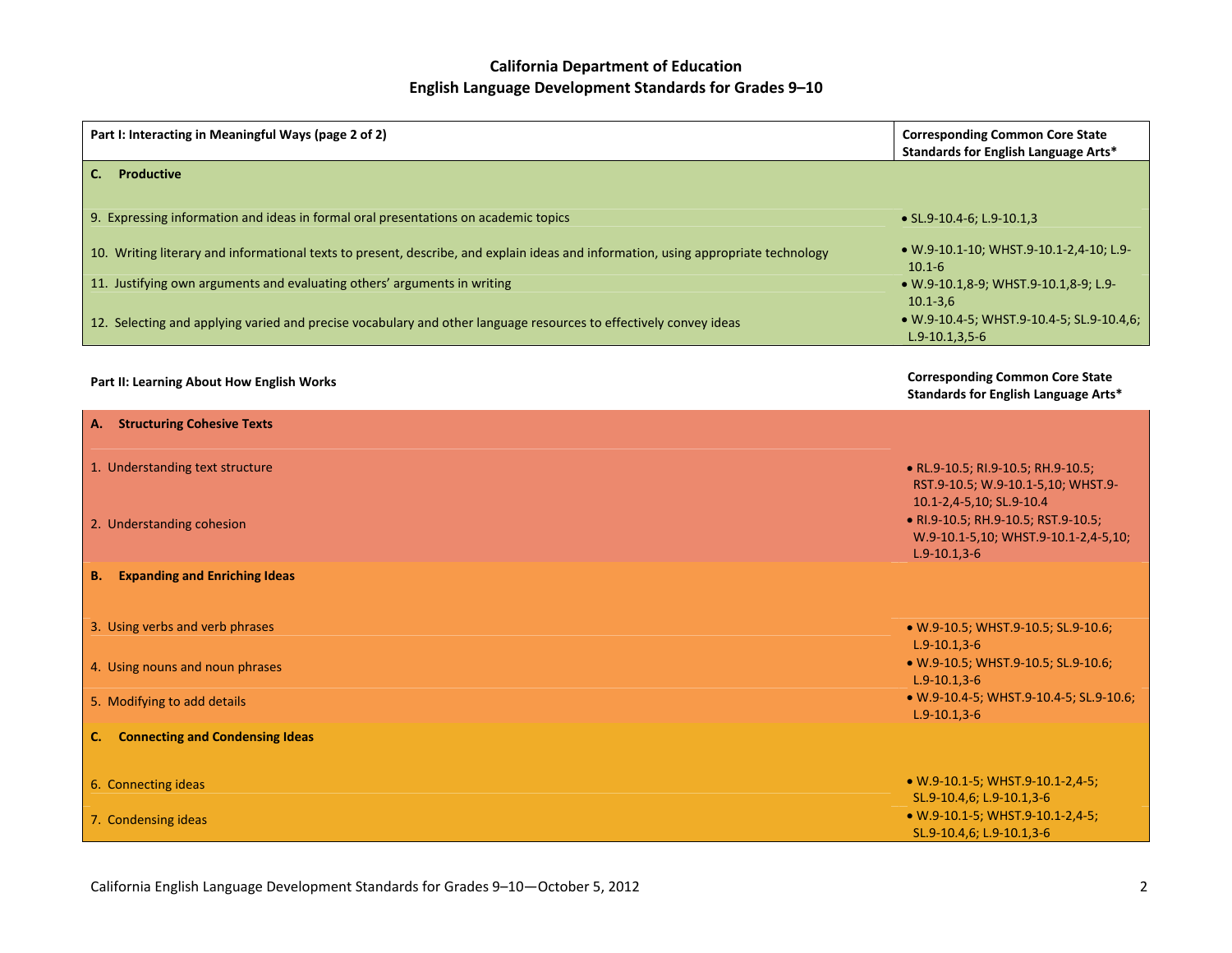#### **Part III: Using Foundational Literacy Skills**

**•** RF.K-1.1-4; RF.2-5.3-4 (as appropriate)

**\*** The California English Language Development Standards correspond to California's Common Core State Standards for English Language Arts and, for grades 6–12, Literacy in History/Social Studies, Science, and Technical Subjects. English learners should have full access to and opportunities to learn ELA, mathematics, science, history/social studies, and other content at the same time they are progressing toward full proficiency in English.

Note: **Examples** provided in specific standards *are offered only as illustrative possibilities* and should not be misinterpreted as the only objectives of instruction or as the only types of language English learners might or should be able to understand or produce.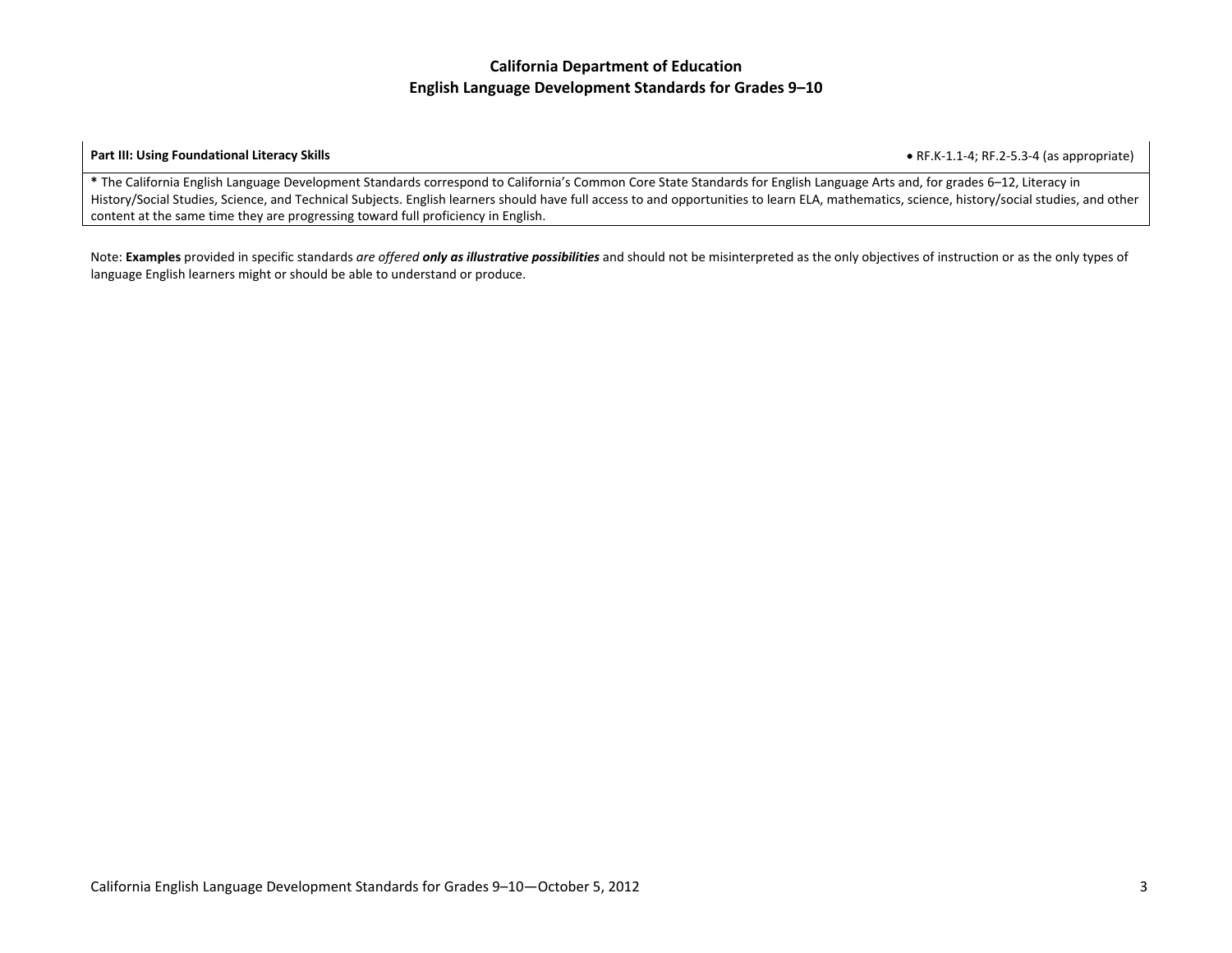|                                                                                                                                                                                                                                                                                                                                                                                                                                                                                                                                                                                                                                                                                                                                                                                                                                                                                                                                                                                                                                                                                                                                         |                                                                                                                                                                                                                                                                                                                                                                                              | Part I: Interacting in Meaningful Ways                                                                                                    | Section 2: Elaboration on Critical Principles for Developing Language & Cognition in Academic Contexts                                                                                                                                                                                                                                                                                                                                                                                                                                                                                                     |                                                                                                                                                                                                                                                                                                                                                                                                                                                                                                                                                                                                                                |
|-----------------------------------------------------------------------------------------------------------------------------------------------------------------------------------------------------------------------------------------------------------------------------------------------------------------------------------------------------------------------------------------------------------------------------------------------------------------------------------------------------------------------------------------------------------------------------------------------------------------------------------------------------------------------------------------------------------------------------------------------------------------------------------------------------------------------------------------------------------------------------------------------------------------------------------------------------------------------------------------------------------------------------------------------------------------------------------------------------------------------------------------|----------------------------------------------------------------------------------------------------------------------------------------------------------------------------------------------------------------------------------------------------------------------------------------------------------------------------------------------------------------------------------------------|-------------------------------------------------------------------------------------------------------------------------------------------|------------------------------------------------------------------------------------------------------------------------------------------------------------------------------------------------------------------------------------------------------------------------------------------------------------------------------------------------------------------------------------------------------------------------------------------------------------------------------------------------------------------------------------------------------------------------------------------------------------|--------------------------------------------------------------------------------------------------------------------------------------------------------------------------------------------------------------------------------------------------------------------------------------------------------------------------------------------------------------------------------------------------------------------------------------------------------------------------------------------------------------------------------------------------------------------------------------------------------------------------------|
| <b>Texts and Discourse in Context</b>                                                                                                                                                                                                                                                                                                                                                                                                                                                                                                                                                                                                                                                                                                                                                                                                                                                                                                                                                                                                                                                                                                   |                                                                                                                                                                                                                                                                                                                                                                                              |                                                                                                                                           | English Language Development Level Continuum                                                                                                                                                                                                                                                                                                                                                                                                                                                                                                                                                               |                                                                                                                                                                                                                                                                                                                                                                                                                                                                                                                                                                                                                                |
| Part I, strands 1-4 Corresponding Common<br>Core State Standards for English Language<br>Arts:<br>SL.9-10.1,6; L.9-10.3,6<br>1.<br>W.9-10.6; WHST.9-10.6; SL.9-10.2;<br>2.<br>$L.9-10.3,6$<br>W.9-10.1; WHST.9-10.1; SL.9-10.1,4,6;<br>3.<br>$L.9-10.3,6$<br>W.9-10.4-5; WHST.9-10.4-5; SL.9-10.6;<br>4.<br>$L.9-10.1,3,6$<br>Purposes for using language include:<br>Describing, entertaining, informing,<br>interpreting, analyzing, recounting,<br>explaining, persuading, negotiating,<br>justifying, evaluating, etc.<br>Text types include:<br>Informational text types include:<br>descriptions or accounts (e.g., scientific,<br>historical, economic, technical), recounts<br>(e.g., biography, memoir), information<br>reports, explanations (e.g., causal, factorial),<br>expositions (e.g., speeches, opinion pieces,<br>argument, debate), responses (e.g., literary<br>analysis), etc.<br>Literary text types include:<br>stories (e.g., historical fiction, myths,<br>graphic novels), poetry, drama, etc.<br><b>Audiences include:</b><br>Peers (one-to-one)<br>Small group (one-to-group)<br>Whole group (one-to-many) | 1. Exchanging information/ideas<br>Engage in conversational exchanges<br>and answering yes-no questions and<br>wh- questions and responding using<br>phrases and short sentences.<br>$\widehat{\mathbf{z}}$<br>Collaborative (page 1 of<br>2. Interacting via written English<br>Collaborate with peers to engage in<br>short, grade-appropriate written<br>technology as appropriate.<br>दं | <b>Emerging</b><br>and express ideas on familiar current<br>events and academic topics by asking<br>exchanges and writing projects, using | <b>Expanding</b><br>1. Exchanging information/ideas<br>Contribute to class, group, and partner<br>discussions, sustaining conversations<br>on a variety of age and grade-<br>appropriate academic topics by<br>following turn-taking rules, asking and<br>answering relevant, on-topic questions,<br>affirming others, providing additional,<br>relevant information, and paraphrasing<br>key ideas.<br>2. Interacting via written English<br>Collaborate with peers to engage in<br>increasingly complex grade-appropriate<br>written exchanges and writing projects,<br>using technology as appropriate. | <b>Bridging</b><br>1. Exchanging information/ideas<br>Contribute to class, group, and partner<br>discussions, sustaining conversations<br>on a variety of age and grade-<br>appropriate academic topics by<br>following turn-taking rules, asking and<br>answering relevant, on-topic questions,<br>affirming others, and providing<br>coherent and well-articulated<br>comments and additional information.<br>2. Interacting via written English<br>Collaborate with peers to engage in a<br>variety of extended written exchanges<br>and complex grade-appropriate writing<br>projects, using technology as<br>appropriate. |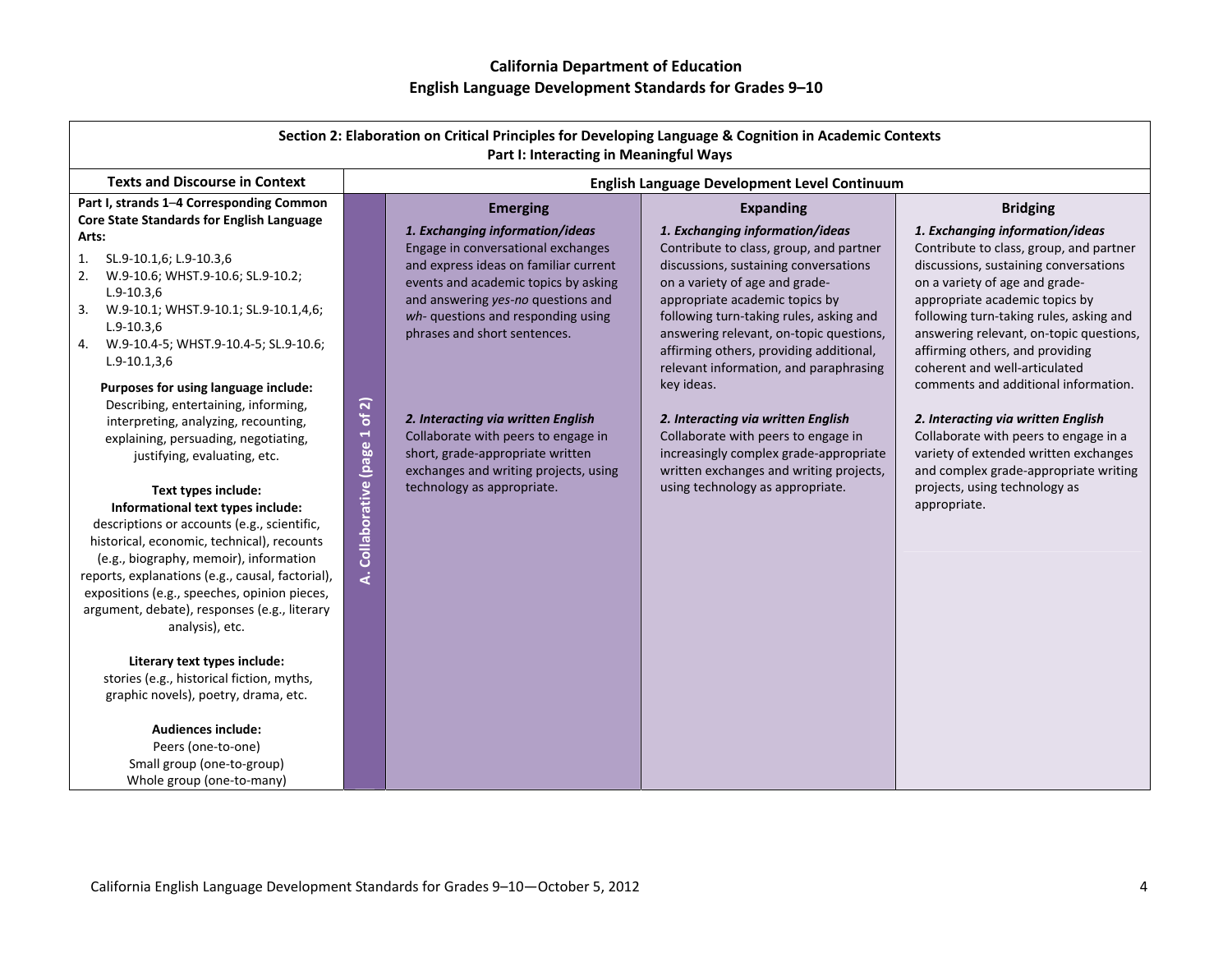|                                                                                                                                                                                                                                                                                                                                                                                                                                                                                                                                                                                                        |                                      | Part I: Interacting in Meaningful Ways                                                                                                                                                                                                                          | Section 2: Elaboration on Critical Principles for Developing Language & Cognition in Academic Contexts                                                                                                                                                                                                             |                                                                                                                                                                                                                                                                                                                                                                                                                                                     |
|--------------------------------------------------------------------------------------------------------------------------------------------------------------------------------------------------------------------------------------------------------------------------------------------------------------------------------------------------------------------------------------------------------------------------------------------------------------------------------------------------------------------------------------------------------------------------------------------------------|--------------------------------------|-----------------------------------------------------------------------------------------------------------------------------------------------------------------------------------------------------------------------------------------------------------------|--------------------------------------------------------------------------------------------------------------------------------------------------------------------------------------------------------------------------------------------------------------------------------------------------------------------|-----------------------------------------------------------------------------------------------------------------------------------------------------------------------------------------------------------------------------------------------------------------------------------------------------------------------------------------------------------------------------------------------------------------------------------------------------|
| <b>Texts and Discourse in Context</b>                                                                                                                                                                                                                                                                                                                                                                                                                                                                                                                                                                  |                                      |                                                                                                                                                                                                                                                                 | English Language Development Level Continuum                                                                                                                                                                                                                                                                       |                                                                                                                                                                                                                                                                                                                                                                                                                                                     |
| Part I, strands 1-4 Corresponding Common<br>Core State Standards for English Language<br>Arts:<br>SL.9-10.1,6; L.9-10.3,6<br>1.<br>W.9-10.6; WHST.9-10.6; SL.9-10.2;<br>2.<br>$L.9 - 10.3.6$<br>3.<br>W.9-10.1; WHST.9-10.1; SL.9-10.1,4,6;<br>$L.9-10.3,6$<br>4. W.9-10.4-5; WHST.9-10.4-5; SL.9-10.6;<br>$L.9-10.1,3,6$                                                                                                                                                                                                                                                                              |                                      | <b>Emerging</b><br>3. Supporting opinions and persuading<br>others<br>Negotiate with or persuade others in<br>conversations using learned phrases<br>(e.g., Would you say that again? I<br>think), as well as open responses to<br>express and defend opinions. | <b>Expanding</b><br>3. Supporting opinions and persuading<br><i>others</i><br>Negotiate with or persuade others in<br>conversations (e.g., to provide counter-<br>arguments) using a growing number of<br>learned phrases (I see your point,<br>but) and open responses to express<br>and defend nuanced opinions. | <b>Bridging</b><br>3. Supporting opinions and persuading<br>others<br>Negotiate with or persuade others in<br>conversations in appropriate registers<br>(e.g., to acknowledge new information<br>in an academic conversation but then<br>politely offer a counterpoint) using a<br>variety of learned phrases, indirect<br>reported speech (e.g., I heard you say                                                                                   |
| Purposes for using language include:<br>Describing, entertaining, informing,<br>interpreting, analyzing, recounting,<br>explaining, persuading, negotiating,<br>justifying, evaluating, etc.<br>Text types include:<br>Informational text types include:<br>descriptions or accounts (e.g., scientific,<br>historical, economic, technical), recounts<br>(e.g., biography, memoir), information<br>reports, explanations (e.g., causal, factorial),<br>expositions (e.g., speeches, opinion pieces,<br>argument, debate), responses (e.g., literary<br>analysis), etc.<br>Literary text types include: | of 2)<br>Collaborative (page 2<br>k, | 4. Adapting language choices<br>Adjust language choices according to<br>the context (e.g., classroom,<br>community) and audience (e.g., peers,<br>teachers).                                                                                                    | 4. Adapting language choices<br>Adjust language choices according to<br>the context (e.g., classroom,<br>community), purpose (e.g., to<br>persuade, to provide arguments or<br>counter-arguments), task, and<br>audience (e.g., peers, teachers, guest<br>lecturer).                                               | X, and I haven't thought about that<br>before. However), and open<br>responses to express and defend<br>nuanced opinions.<br>4. Adapting language choices<br>Adjust language choices according to<br>the task (e.g., group presentation of<br>research project), context (e.g.,<br>classroom, community), purpose (e.g.,<br>to persuade, to provide arguments or<br>counter-arguments), and audience<br>(e.g., peers, teachers, college recruiter). |
| stories (e.g., historical fiction, myths,<br>graphic novels), poetry, drama, etc.<br><b>Audiences include:</b><br>Peers (one-to-one)<br>Small group (one-to-group)<br>Whole group (one-to-many)                                                                                                                                                                                                                                                                                                                                                                                                        |                                      |                                                                                                                                                                                                                                                                 |                                                                                                                                                                                                                                                                                                                    |                                                                                                                                                                                                                                                                                                                                                                                                                                                     |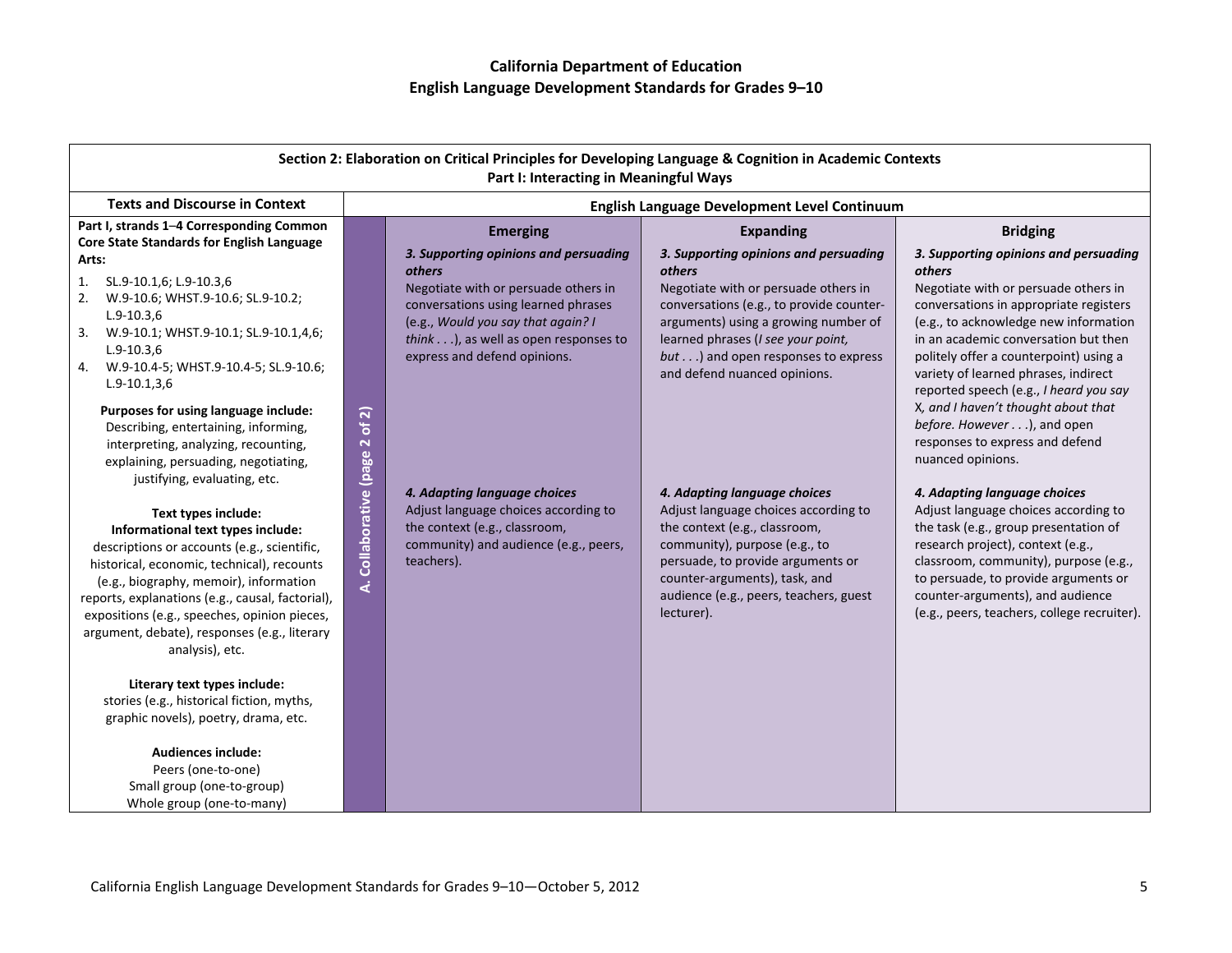| Section 2: Elaboration on Critical Principles for Developing Language & Cognition in Academic Contexts<br>Part I: Interacting in Meaningful Ways                                                                                                                                                                                                                                                       |                                                                                                                                                                                                                                                                                                                                                                                                                    |                                                                                                                                                                                                                                                                                                                                                                                       |                                                                                                                                                                                                                                                                                                                                                                                                                               |  |
|--------------------------------------------------------------------------------------------------------------------------------------------------------------------------------------------------------------------------------------------------------------------------------------------------------------------------------------------------------------------------------------------------------|--------------------------------------------------------------------------------------------------------------------------------------------------------------------------------------------------------------------------------------------------------------------------------------------------------------------------------------------------------------------------------------------------------------------|---------------------------------------------------------------------------------------------------------------------------------------------------------------------------------------------------------------------------------------------------------------------------------------------------------------------------------------------------------------------------------------|-------------------------------------------------------------------------------------------------------------------------------------------------------------------------------------------------------------------------------------------------------------------------------------------------------------------------------------------------------------------------------------------------------------------------------|--|
| <b>Texts and Discourse in Context</b>                                                                                                                                                                                                                                                                                                                                                                  | English Language Development Level Continuum                                                                                                                                                                                                                                                                                                                                                                       |                                                                                                                                                                                                                                                                                                                                                                                       |                                                                                                                                                                                                                                                                                                                                                                                                                               |  |
| Part I, strands 5-8 Corresponding Common<br>Core State Standards for English Language<br>Arts:<br>SL.9-10.1,3,6; L.9-10.1,3,6<br>5.<br>RL.9-10.1-7,9-10; RI.9-10.1-10;<br>6.<br>RH.9-10.1-10; RST.9-10.1-10; SL.9-10.2;<br>$L.9-10.1,3.6$<br>7.<br>RL.9-10.4-5; RI.9-10.4,6,8; RH.9-10.4-                                                                                                              | <b>Emerging</b><br>5. Listening actively<br>Demonstrate comprehension of oral<br>presentations and discussions on<br>familiar social and academic topics<br>by asking and answering questions<br>with prompting and substantial<br>support.                                                                                                                                                                        | <b>Expanding</b><br>5. Listening actively<br>Demonstrate comprehension of oral<br>presentations and discussions on a<br>variety of social and academic topics<br>by asking and answering questions that<br>show thoughtful consideration of the<br>ideas or arguments with moderate                                                                                                   | <b>Bridging</b><br>5. Listening actively<br>Demonstrate comprehension of oral<br>presentations and discussions on a<br>variety of social and academic topics by<br>asking and answering detailed and<br>complex questions that show thoughtful<br>consideration of the ideas or arguments                                                                                                                                     |  |
| 6,8; RST.9-10.4-6,8; SL.9-10.3;<br>$L.9-10.3,5-6$<br>RL.9-10.4-5; RI.9-10.4-5; RH.9-10.4-5;<br>8.<br>RST.9-10.4-5; SL.9-10.3; L.9-10.3,5-6<br>Purposes for using language include:<br>Describing, entertaining, informing,<br>interpreting, analyzing, recounting,<br>explaining, persuading, negotiating,<br>justifying, evaluating, etc.<br>Text types include:<br>Informational text types include: | 6. Reading/viewing closely<br>a) Explain ideas, phenomena,<br>processes, and text relationships<br>$\widehat{\mathbf{z}}$<br>(e.g., compare/contrast,<br>ቴ<br>cause/effect, evidence-based<br><b>B.</b> Interpretive (page 1<br>argument) based on close reading of<br>a variety of grade-appropriate texts,<br>presented in various print and<br>multimedia formats, using short<br>sentences and a select set of | support.<br>6. Reading/viewing closely<br>a) Explain ideas, phenomena,<br>processes, and relationships within<br>and across texts (e.g.,<br>compare/contrast, cause/effect,<br>themes, evidence-based argument)<br>based on close reading of a variety of<br>grade-appropriate texts, presented in<br>various print and multimedia formats,<br>using increasingly detailed sentences, | with light support.<br>6. Reading/viewing closely<br>a) Explain ideas, phenomena, processes,<br>and relationships within and across<br>texts (e.g., compare/contrast,<br>cause/effect, themes, evidence-based<br>argument) based on close reading of a<br>variety of grade-level texts, presented in<br>various print and multimedia formats,<br>using a variety of detailed sentences<br>and a range of general academic and |  |
| descriptions or accounts (e.g., scientific,<br>historical, economic, technical), recounts<br>(e.g., biography, memoir), information<br>reports, explanations (e.g., causal, factorial),<br>expositions (e.g., speeches, opinion pieces,<br>argument, debate), responses (e.g., literary<br>analysis), etc.<br>Literary text types include:                                                             | general academic and domain-<br>specific words.<br>b) Explain inferences and<br>conclusions drawn from close<br>reading of grade-appropriate texts<br>and viewing of multimedia using<br>familiar verbs (e.g., seems that).                                                                                                                                                                                        | and an increasing variety of general<br>academic and domain-specific words.<br>b) Explain inferences and conclusions<br>drawn from close reading of grade-<br>appropriate texts and viewing of<br>multimedia using an increasing variety<br>of verbs and adverbials (e.g., indicates<br>that, suggests, as a result).                                                                 | domain-specific words.<br>b) Explain inferences and conclusions<br>drawn from close reading of grade-level<br>texts and viewing of multimedia using a<br>variety of verbs and adverbials (e.g.,<br>creates the impression that,<br>consequently).                                                                                                                                                                             |  |
| stories (e.g., historical fiction, myths, graphic<br>novels), poetry, drama, etc.<br>Audiences include:<br>Peers (one-to-one)<br>Small group (one-to-group)<br>Whole group (one-to-many)                                                                                                                                                                                                               | c) Use knowledge of morphology<br>(e.g., common prefixes and<br>suffixes), context, reference<br>materials, and visual cues to<br>determine the meaning of unknown<br>and multiple-meaning words on<br>familiar topics.                                                                                                                                                                                            | c) Use knowledge of morphology (e.g.,<br>affixes, Greek and Latin roots), context,<br>reference materials, and visual cues to<br>determine the meaning of unknown<br>and multiple-meaning words on<br>familiar and new topics.                                                                                                                                                        | c) Use knowledge of morphology (e.g.,<br>derivational suffixes), context, reference<br>materials, and visual cues to determine<br>the meaning, including figurative and<br>connotative meanings, of unknown and<br>multiple-meaning words on a variety of<br>new topics.                                                                                                                                                      |  |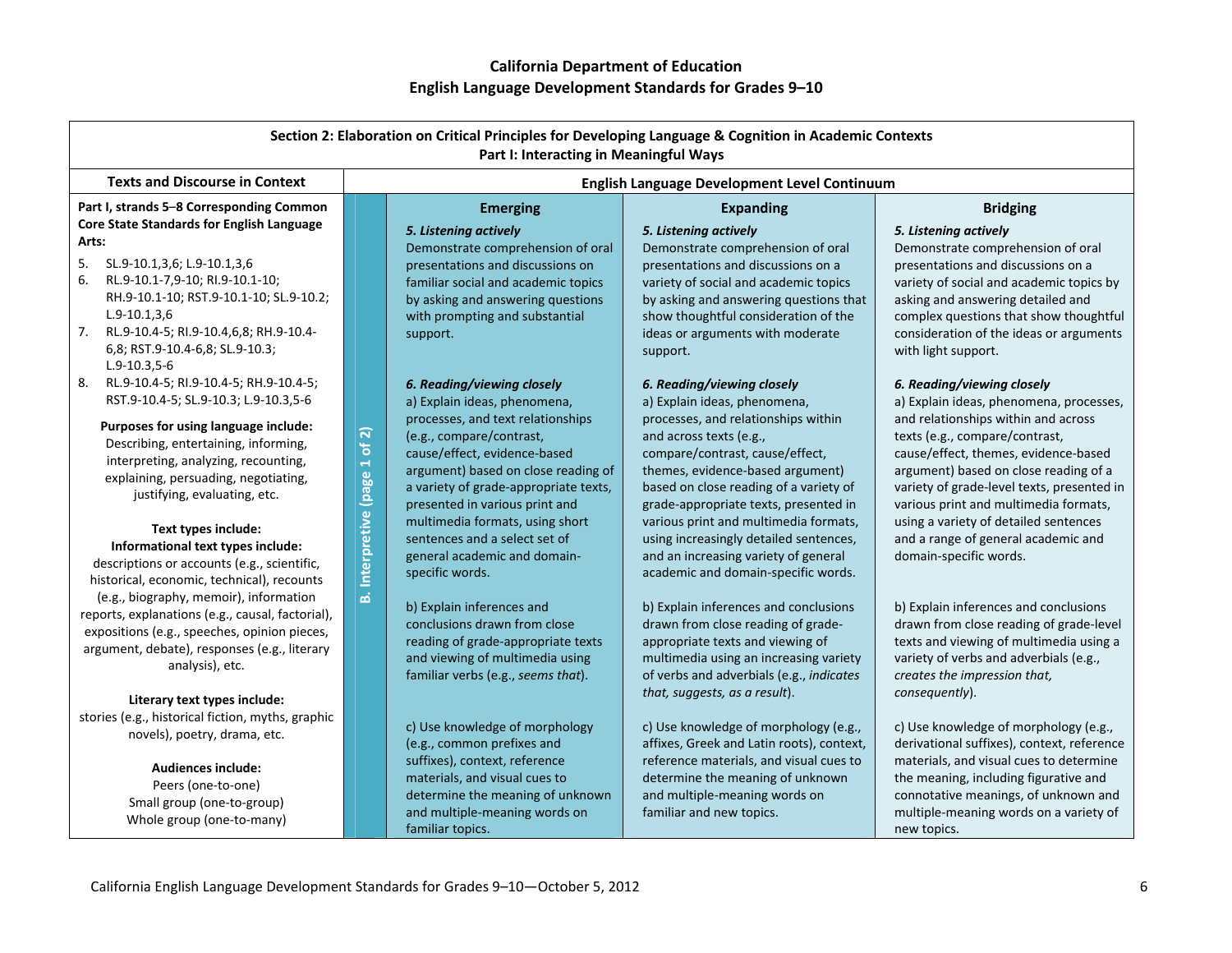| Section 2: Elaboration on Critical Principles for Developing Language & Cognition in Academic Contexts<br>Part I: Interacting in Meaningful Ways                                                                                                                                                                                                                                                                                                                                                                                                                                                                                                                                                                                                                                                                                                                                                                                                                                                                                                                                                                                                                                                                        |                                                            |                                                                                                                                                                                                                                                                                                                                                                                                                                                                                                                                                                                                                                     |                                                                                                                                                                                                                                                                                                                                                                                                                                                                                                                                                                                                                                                                                                    |                                                                                                                                                                                                                                                                                                                                                                                                                                                                                                                                                                                                                                                                                               |
|-------------------------------------------------------------------------------------------------------------------------------------------------------------------------------------------------------------------------------------------------------------------------------------------------------------------------------------------------------------------------------------------------------------------------------------------------------------------------------------------------------------------------------------------------------------------------------------------------------------------------------------------------------------------------------------------------------------------------------------------------------------------------------------------------------------------------------------------------------------------------------------------------------------------------------------------------------------------------------------------------------------------------------------------------------------------------------------------------------------------------------------------------------------------------------------------------------------------------|------------------------------------------------------------|-------------------------------------------------------------------------------------------------------------------------------------------------------------------------------------------------------------------------------------------------------------------------------------------------------------------------------------------------------------------------------------------------------------------------------------------------------------------------------------------------------------------------------------------------------------------------------------------------------------------------------------|----------------------------------------------------------------------------------------------------------------------------------------------------------------------------------------------------------------------------------------------------------------------------------------------------------------------------------------------------------------------------------------------------------------------------------------------------------------------------------------------------------------------------------------------------------------------------------------------------------------------------------------------------------------------------------------------------|-----------------------------------------------------------------------------------------------------------------------------------------------------------------------------------------------------------------------------------------------------------------------------------------------------------------------------------------------------------------------------------------------------------------------------------------------------------------------------------------------------------------------------------------------------------------------------------------------------------------------------------------------------------------------------------------------|
| <b>Texts and Discourse in Context</b>                                                                                                                                                                                                                                                                                                                                                                                                                                                                                                                                                                                                                                                                                                                                                                                                                                                                                                                                                                                                                                                                                                                                                                                   |                                                            |                                                                                                                                                                                                                                                                                                                                                                                                                                                                                                                                                                                                                                     | English Language Development Level Continuum                                                                                                                                                                                                                                                                                                                                                                                                                                                                                                                                                                                                                                                       |                                                                                                                                                                                                                                                                                                                                                                                                                                                                                                                                                                                                                                                                                               |
| Part I, strands 5-8 Corresponding Common<br>Core State Standards for English Language<br>Arts:<br>SL.9-10.1,3,6; L.9-10.1,3,6<br>5.<br>RL.9-10.1-7,9-10; RI.9-10.1-10;<br>6.<br>RH.9-10.1-10; RST.9-10.1-10; SL.9-10.2;<br>$L.9-10.1,3.6$<br>RL.9-10.4-5; RI.9-10.4,6,8; RH.9-10.4-<br>7.<br>6,8; RST.9-10.4-6,8; SL.9-10.3;<br>$L.9-10.3,5-6$<br>RL.9-10.4-5; RI.9-10.4-5; RH.9-10.4-5;<br>8.<br>RST.9-10.4-5; SL.9-10.3; L.9-10.3,5-6<br>Purposes for using language include:<br>Describing, entertaining, informing,<br>interpreting, analyzing, recounting,<br>explaining, persuading, negotiating,<br>justifying, evaluating, etc.<br>Text types include:<br>Informational text types include:<br>descriptions or accounts (e.g., scientific,<br>historical, economic, technical), recounts<br>(e.g., biography, memoir), information<br>reports, explanations (e.g., causal, factorial),<br>expositions (e.g., speeches, opinion pieces,<br>argument, debate), responses (e.g., literary<br>analysis), etc.<br>Literary text types include:<br>stories (e.g., historical fiction, myths, graphic<br>novels), poetry, drama, etc.<br><b>Audiences include:</b><br>Peers (one-to-one)<br>Small group (one-to-group) | of2)<br>$\overline{\mathbf{N}}$<br>Interpretive (page<br>ة | <b>Emerging</b><br>7. Evaluating language choices<br>Explain how successfully writers and<br>speakers structure texts and use<br>language (e.g., specific word or<br>phrasing choices) to persuade the<br>reader (e.g., by providing evidence<br>to support claims or connecting<br>points in an argument) or create<br>other specific effects, with<br>substantial support.<br>8. Analyzing language choices<br>Explain how a writer's or speaker's<br>choice of phrasing or specific words<br>(e.g., describing a character or<br>action as aggressive versus bold)<br>produces nuances and different<br>effects on the audience. | <b>Expanding</b><br>7. Evaluating language choices<br>Explain how successfully writers and<br>speakers structure texts and use<br>language (e.g., specific word or<br>phrasing choices) to persuade the<br>reader (e.g., by providing well-worded<br>evidence to support claims or<br>connecting points in an argument in<br>specific ways) or create other specific<br>effects, with moderate support.<br>8. Analyzing language choices<br>Explain how a writer's or speaker's<br>choice of phrasing or specific words<br>(e.g., using figurative language or<br>words with multiple meanings to<br>describe an event or character)<br>produces nuances and different effects<br>on the audience. | <b>Bridging</b><br>7. Evaluating language choices<br>Explain how successfully writers and<br>speakers structure texts and use<br>language (e.g., specific word or phrasing<br>choices) to persuade the reader (e.g., by<br>providing well-worded evidence to<br>support claims or connecting points in<br>an argument in specific ways) or create<br>other specific effects, with light support.<br>8. Analyzing language choices<br>Explain how a writer's or speaker's<br>choice of a variety of different types of<br>phrasing or words (e.g., hyperbole,<br>varying connotations, the cumulative<br>impact of word choices) produces<br>nuances and different effects on the<br>audience. |

Whole group (one‐to‐many)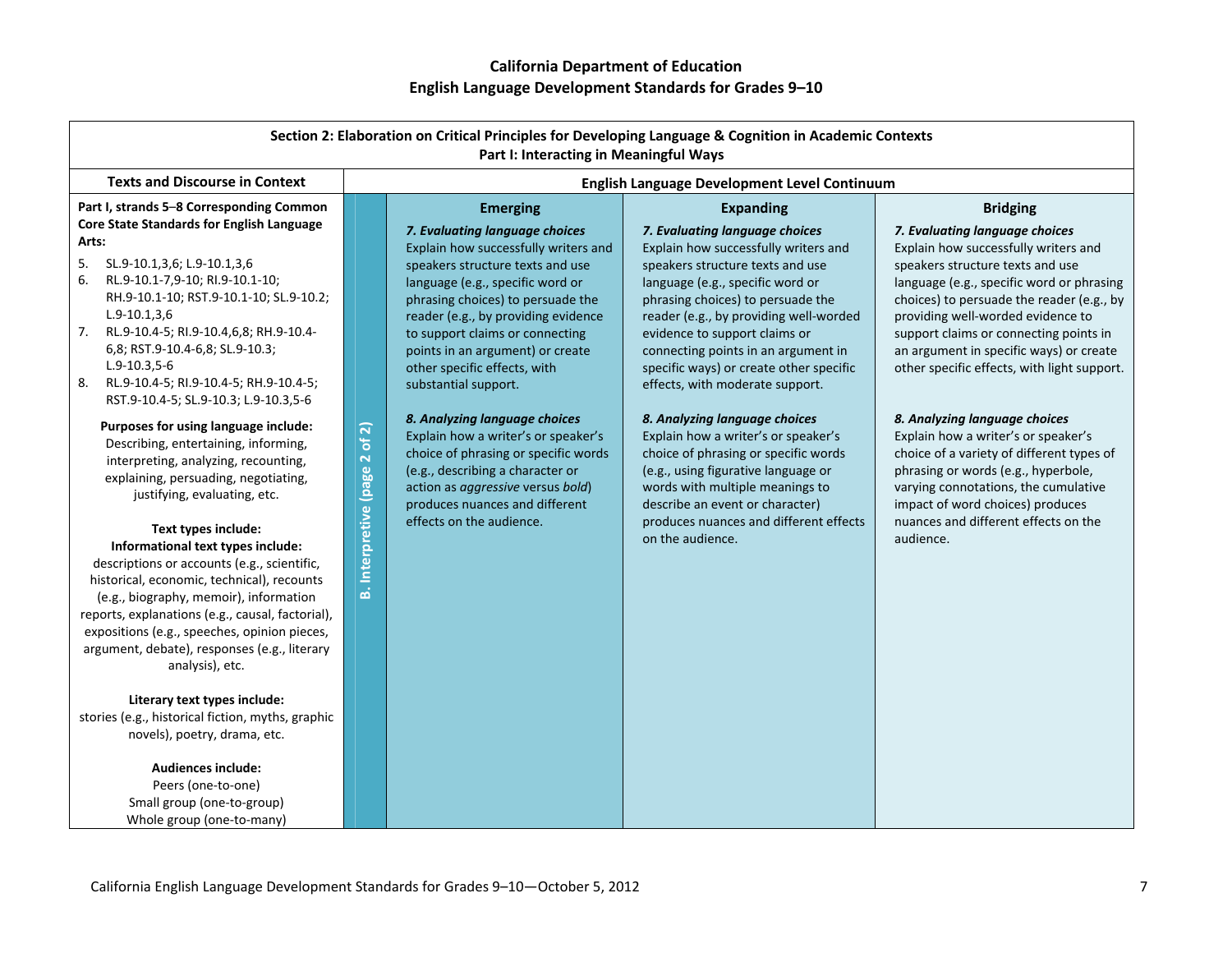|                                                                                                                                                                                                                                                                                                                                                     |                               | Part I: Interacting in Meaningful Ways                                                                                                                               | Section 2: Elaboration on Critical Principles for Developing Language & Cognition in Academic Contexts                                                                                                                                      |                                                                                                                                                                                                                                                                                         |  |
|-----------------------------------------------------------------------------------------------------------------------------------------------------------------------------------------------------------------------------------------------------------------------------------------------------------------------------------------------------|-------------------------------|----------------------------------------------------------------------------------------------------------------------------------------------------------------------|---------------------------------------------------------------------------------------------------------------------------------------------------------------------------------------------------------------------------------------------|-----------------------------------------------------------------------------------------------------------------------------------------------------------------------------------------------------------------------------------------------------------------------------------------|--|
| <b>Texts and Discourse in Context</b>                                                                                                                                                                                                                                                                                                               |                               | English Language Development Level Continuum                                                                                                                         |                                                                                                                                                                                                                                             |                                                                                                                                                                                                                                                                                         |  |
| Part I, strands 9-12 Corresponding<br><b>Common Core State Standards for English</b>                                                                                                                                                                                                                                                                |                               | <b>Emerging</b><br>9. Presenting                                                                                                                                     | <b>Expanding</b><br>9. Presenting                                                                                                                                                                                                           | <b>Bridging</b><br>9. Presenting                                                                                                                                                                                                                                                        |  |
| Language Arts:<br>9. SL.9-10.4-6; L.9-10.1,3<br>10. W.9-10.1-10; WHST.9-10.1-2,4-10;<br>$L.9 - 10.1 - 6$<br>11. W.9-10.1,8-9; WHST.9-10.1,8-9;<br>$L.9 - 10.1 - 3.6$<br>12. W.9-10.4-5; WHST.9-10.4-5;<br>SL.9-10.4,6; L.9-10.1,3,5-6                                                                                                               |                               | Plan and deliver brief oral<br>presentations and reports on grade-<br>appropriate topics that present<br>evidence and facts to support ideas.                        | Plan and deliver a variety of oral<br>presentations and reports on grade-<br>appropriate topics that present<br>evidence and facts to support ideas<br>using growing understanding of<br>register.                                          | Plan and deliver a variety of oral<br>presentations and reports on grade-<br>appropriate topics that express complex<br>and abstract ideas, well supported by<br>evidence and reasoning, and are<br>delivered using an appropriate level of<br>formality and understanding of register. |  |
| Purposes for using language include:<br>Describing, entertaining, informing,<br>interpreting, analyzing, recounting,<br>explaining, persuading, negotiating,<br>justifying, evaluating, etc.                                                                                                                                                        |                               | 10. Writing<br>a) Write short literary and<br>informational texts (e.g., an argument<br>about water rights) collaboratively<br>(e.g., with peers) and independently. | 10. Writing<br>a) Write longer literary and<br>informational texts (e.g., an argument<br>about water rights) collaboratively<br>(e.g., with peers) and independently<br>using appropriate text organization<br>and growing understanding of | 10. Writing<br>a) Write longer and more detailed<br>literary and informational texts (e.g., an<br>argument about water rights)<br>collaboratively (e.g., with peers) and<br>independently using appropriate text<br>organization and register.                                          |  |
| Text types include:<br>Informational text types include:<br>descriptions or accounts (e.g., scientific,<br>historical, economic, technical), recounts<br>(e.g., biography, memoir), information<br>reports, explanations (e.g., causal, factorial),<br>expositions (e.g., speeches, opinion pieces,<br>argument, debate), responses (e.g., literary | Productive (page 1 of 2)<br>ن | b) Write brief summaries of texts and<br>experiences using complete sentences<br>and key words (e.g., from notes or<br>graphic organizers).                          | register.<br>b) Write increasingly concise<br>summaries of texts and experiences<br>using complete sentences and key<br>words (e.g., from notes or graphic<br>organizers).                                                                  | b) Write clear and coherent summaries<br>of texts and experiences using complete<br>and concise sentences and key words<br>(e.g., from notes or graphic organizers).                                                                                                                    |  |
| analysis), etc.<br>Literary text types include:<br>stories (e.g., historical fiction, myths,<br>graphic novels), poetry, drama, etc.<br><b>Audiences include:</b><br>Peers (one-to-one)                                                                                                                                                             |                               | 11. Justifying/arguing<br>a) Justify opinions by articulating<br>some relevant textual evidence or<br>background knowledge with visual<br>support.                   | 11. Justifying/arguing<br>a) Justify opinions and positions or<br>persuade others by making<br>connections between ideas and<br>articulating relevant textual evidence<br>or background knowledge.                                          | 11. Justifying/arguing<br>a) Justify opinions or persuade others by<br>making connections and distinctions<br>between ideas and texts and articulating<br>sufficient, detailed, and relevant textual<br>evidence or background knowledge,<br>using appropriate register.                |  |
| Small group (one-to-group)<br>Whole group (one-to-many)                                                                                                                                                                                                                                                                                             |                               | b) Express attitude and opinions or<br>temper statements with familiar<br>modal expressions (e.g., can, may).                                                        | b) Express attitude and opinions or<br>temper statements with a variety of<br>familiar modal expressions (e.g.,<br>possibly/likely, could/would).                                                                                           | b) Express attitude and opinions or<br>temper statements with nuanced modal<br>expressions (e.g., possibly/ potentially/<br>certainly/absolutely, should/might).                                                                                                                        |  |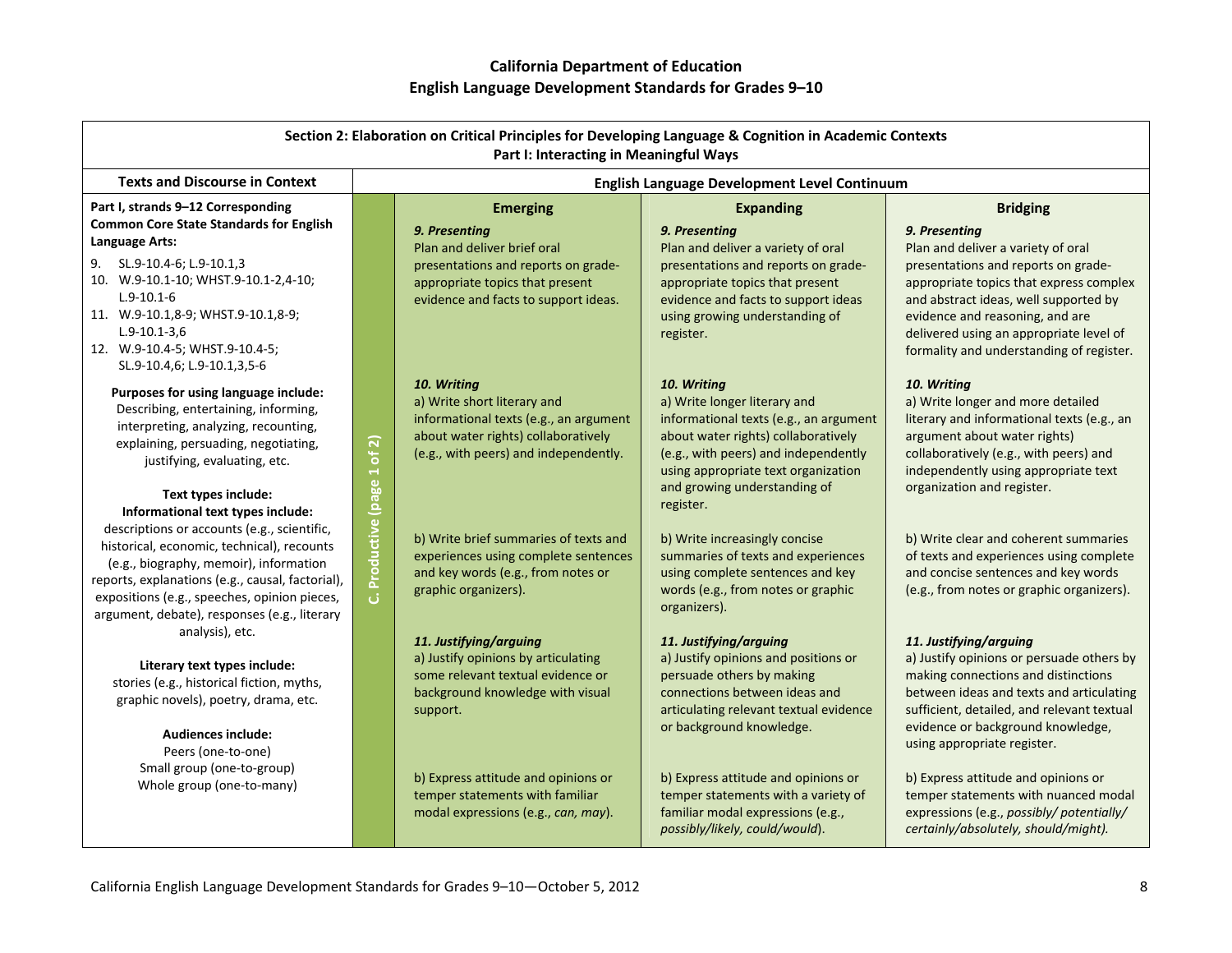| Section 2: Elaboration on Critical Principles for Developing Language & Cognition in Academic Contexts<br>Part I: Interacting in Meaningful Ways                                                                                                                                                                                                                                                                                                                                                                                                                                                                                                                                                                                                                                                                                                                                                                                                                                                                                                                                                                                           |                                |                                                                                                                                                                                                                                                                                                                                                                                                       |                                                                                                                                                                                                                                                                                                                                                                                                                                                                                                                                                                                 |                                                                                                                                                                                                                                                                                                                                                                                                                                                                                                                                                                                                |
|--------------------------------------------------------------------------------------------------------------------------------------------------------------------------------------------------------------------------------------------------------------------------------------------------------------------------------------------------------------------------------------------------------------------------------------------------------------------------------------------------------------------------------------------------------------------------------------------------------------------------------------------------------------------------------------------------------------------------------------------------------------------------------------------------------------------------------------------------------------------------------------------------------------------------------------------------------------------------------------------------------------------------------------------------------------------------------------------------------------------------------------------|--------------------------------|-------------------------------------------------------------------------------------------------------------------------------------------------------------------------------------------------------------------------------------------------------------------------------------------------------------------------------------------------------------------------------------------------------|---------------------------------------------------------------------------------------------------------------------------------------------------------------------------------------------------------------------------------------------------------------------------------------------------------------------------------------------------------------------------------------------------------------------------------------------------------------------------------------------------------------------------------------------------------------------------------|------------------------------------------------------------------------------------------------------------------------------------------------------------------------------------------------------------------------------------------------------------------------------------------------------------------------------------------------------------------------------------------------------------------------------------------------------------------------------------------------------------------------------------------------------------------------------------------------|
| <b>Texts and Discourse in Context</b>                                                                                                                                                                                                                                                                                                                                                                                                                                                                                                                                                                                                                                                                                                                                                                                                                                                                                                                                                                                                                                                                                                      |                                |                                                                                                                                                                                                                                                                                                                                                                                                       | English Language Development Level Continuum                                                                                                                                                                                                                                                                                                                                                                                                                                                                                                                                    |                                                                                                                                                                                                                                                                                                                                                                                                                                                                                                                                                                                                |
| Part I, strands 9-12 Corresponding Common<br>Core State Standards for English Language<br>Arts:<br>9.<br>SL.9-10.4-6; L.9-10.1,3<br>10. W.9-10.1-10; WHST.9-10.1-2,4-10;<br>$L.9 - 10.1 - 6$<br>11. W.9-10.1,8-9; WHST.9-10.1,8-9;<br>$L.9 - 10.1 - 3.6$<br>12. W.9-10.4-5; WHST.9-10.4-5; SL.9-10.4,6;<br>$L.9-10.1, 3, 5-6$<br>Purposes for using language include:<br>Describing, entertaining, informing,<br>interpreting, analyzing, recounting,<br>explaining, persuading, negotiating, justifying,<br>evaluating, etc.<br>Text types include:<br>Informational text types include:<br>descriptions or accounts (e.g., scientific,<br>historical, economic, technical), recounts<br>(e.g., biography, memoir), information<br>reports, explanations (e.g., causal, factorial),<br>expositions (e.g., speeches, opinion pieces,<br>argument, debate), responses (e.g., literary<br>analysis), etc.<br>Literary text types include:<br>stories (e.g., historical fiction, myths, graphic<br>novels), poetry, drama, etc.<br><b>Audiences include:</b><br>Peers (one-to-one)<br>Small group (one-to-group)<br>Whole group (one-to-many) | of 2)<br>C. Productive (page 2 | <b>Emerging</b><br>12. Selecting language resources<br>a) Use familiar general academic (e.g.,<br>temperature, document) and domain-<br>specific (e.g., characterization,<br>photosynthesis, society, quadratic<br>functions) words to create clear spoken<br>and written texts.<br>b) Use knowledge of morphology to<br>appropriately select basic affixes (e.g.,<br>The skull protects the brain.). | <b>Expanding</b><br>12. Selecting language resources<br>a) Use an increasing variety of grade-<br>appropriate general academic (e.g.,<br>dominate, environment) and domain-<br>specific (e.g., characterization,<br>photosynthesis, society, quadratic<br>functions) academic words accurately<br>and appropriately when producing<br>increasingly complex written and<br>spoken texts.<br>b) Use knowledge of morphology to<br>appropriately select affixes in a growing<br>number of ways to manipulate<br>language (e.g., diplomatic, Stems are<br>branched or unbranched.). | <b>Bridging</b><br>12. Selecting language resources<br>a) Use a variety of grade-appropriate<br>general (e.g., anticipate, transaction) and<br>domain-specific (e.g., characterization,<br>photosynthesis, society, quadratic<br>functions) academic words and phrases,<br>including persuasive language, accurately<br>and appropriately when producing<br>complex written and spoken texts.<br>b) Use knowledge of morphology to<br>appropriately select affixes in a variety of<br>ways to manipulate language (e.g.,<br>changing humiliate to humiliation or<br>incredible to incredibly). |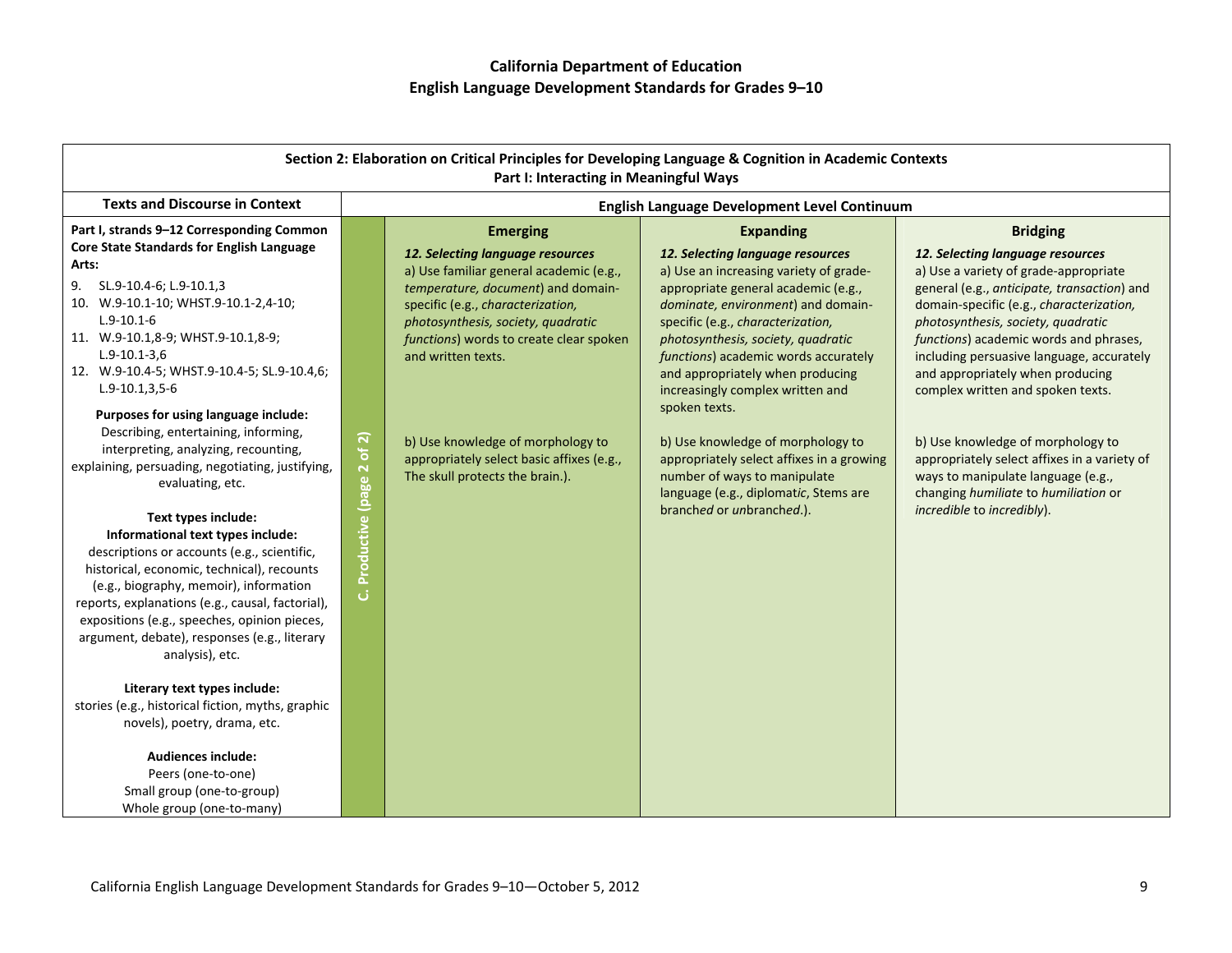| Section 2: Elaboration on Critical Principles for Developing Language & Cognition in Academic Contexts<br>Part II: Learning About How English Works                                                                                                                                                                                                                                                                                                                                                                                                                                                                                                                                                                                                             |                                      |                                                                                                                                                                                                                                                                                                                                                                                                                                                                                                                                                                                                                                 |                                                                                                                                                                                                                                                                                                                                                                                                                                                                                                                                                                                                                                                                                                                                                                            |                                                                                                                                                                                                                                                                                                                                                                                                                                                                                                                                                                                                                                                                                                                                                                |
|-----------------------------------------------------------------------------------------------------------------------------------------------------------------------------------------------------------------------------------------------------------------------------------------------------------------------------------------------------------------------------------------------------------------------------------------------------------------------------------------------------------------------------------------------------------------------------------------------------------------------------------------------------------------------------------------------------------------------------------------------------------------|--------------------------------------|---------------------------------------------------------------------------------------------------------------------------------------------------------------------------------------------------------------------------------------------------------------------------------------------------------------------------------------------------------------------------------------------------------------------------------------------------------------------------------------------------------------------------------------------------------------------------------------------------------------------------------|----------------------------------------------------------------------------------------------------------------------------------------------------------------------------------------------------------------------------------------------------------------------------------------------------------------------------------------------------------------------------------------------------------------------------------------------------------------------------------------------------------------------------------------------------------------------------------------------------------------------------------------------------------------------------------------------------------------------------------------------------------------------------|----------------------------------------------------------------------------------------------------------------------------------------------------------------------------------------------------------------------------------------------------------------------------------------------------------------------------------------------------------------------------------------------------------------------------------------------------------------------------------------------------------------------------------------------------------------------------------------------------------------------------------------------------------------------------------------------------------------------------------------------------------------|
| <b>Texts and Discourse in Context</b>                                                                                                                                                                                                                                                                                                                                                                                                                                                                                                                                                                                                                                                                                                                           |                                      |                                                                                                                                                                                                                                                                                                                                                                                                                                                                                                                                                                                                                                 | <b>English Language Development Level Continuum</b>                                                                                                                                                                                                                                                                                                                                                                                                                                                                                                                                                                                                                                                                                                                        |                                                                                                                                                                                                                                                                                                                                                                                                                                                                                                                                                                                                                                                                                                                                                                |
| Part II, strands 1-2 Corresponding<br><b>Common Core State Standards for English</b><br>Language Arts:<br>1. RL.9-10.5; RI.9-10.5; RH.9-10.5;<br>RST.9-10.5; W.9-10.1-5,10; WHST.9-<br>10.1-2,4-5,10; SL.9-10.4<br>2.<br>RI.9-10.5; RH.9-10.5; RST.9-10.5;<br>W.9-10.1-5,10; WHST.9-10.1-2,4-5,10;<br>$L.9-10.1,3-6$<br>Purposes for using language include:<br>Describing, entertaining, informing,<br>interpreting, analyzing, recounting,<br>explaining, persuading, negotiating,<br>justifying, evaluating, etc.<br>Text types include:<br>Informational text types include:<br>descriptions or accounts (e.g., scientific,<br>historical, economic, technical), recounts<br>(e.g., biography, memoir), information<br>reports, explanations (e.g., causal, | <b>Cohesive Texts</b><br>Structuring | <b>Emerging</b><br>1. Understanding text structure<br>Apply analysis of the organizational<br>structure of different text types (e.g.,<br>how arguments are organized by<br>establishing clear relationships among<br>claims, counterclaims, reasons, and<br>evidence) to comprehending texts and<br>to writing brief arguments,<br>informative/explanatory texts and<br>narratives.<br>2. Understanding cohesion<br>a) Apply knowledge of familiar<br>language resources for referring to<br>make texts more cohesive (e.g., using<br>pronouns to refer back to nouns in<br>text) to comprehending and writing<br>brief texts. | <b>Expanding</b><br>1. Understanding text structure<br>Apply analysis of the organizational<br>structure of different text types (e.g.,<br>how arguments are organized by<br>establishing clear relationships among<br>claims, counterclaims, reasons, and<br>evidence) to comprehending texts and<br>to writing increasingly clear and<br>cohesive arguments, informative/<br>explanatory texts and narratives.<br>2. Understanding cohesion<br>a) Apply knowledge of a growing<br>number of language resources for<br>referring to make texts more cohesive<br>(e.g., using nominalizations to refer<br>back to an action or activity described<br>earlier) to comprehending texts and to<br>writing increasingly cohesive texts for<br>specific purposes and audiences. | <b>Bridging</b><br>1. Understanding text structure<br>Apply analysis of the organizational<br>structure of different text types (e.g.,<br>how arguments are organized by<br>establishing clear relationships among<br>claims, counterclaims, reasons, and<br>evidence) to comprehending texts and<br>to writing clear and cohesive<br>arguments, informative/explanatory<br>texts and narratives.<br>2. Understanding cohesion<br>a) Apply knowledge of a variety of<br>language resources for referring to<br>make texts more cohesive (e.g., using<br>nominalization, paraphrasing, or<br>summaries to reference or recap an<br>idea or explanation provided earlier) to<br>comprehending grade-level texts and to<br>writing clear and cohesive grade-level |
| factorial), expositions (e.g., speeches,<br>opinion pieces, argument, debate),<br>responses (e.g., literary analysis), etc.<br>Literary text types include:<br>stories (e.g., historical fiction, myths,<br>graphic novels), poetry, drama, etc.<br><b>Audiences include:</b><br>Peers (one-to-one)<br>Small group (one-to-group)<br>Whole group (one-to-many)                                                                                                                                                                                                                                                                                                                                                                                                  | दं                                   | b) Apply knowledge of familiar<br>language resources for linking ideas,<br>events, or reasons throughout a text<br>(e.g., using connecting/transition<br>words and phrases, such as first,<br>second, third) to comprehending and<br>writing brief texts.                                                                                                                                                                                                                                                                                                                                                                       | b) Apply knowledge of familiar<br>language resources for linking ideas,<br>events, or reasons throughout a text<br>(e.g., using connecting/transition words<br>and phrases, such as meanwhile,<br>however, on the other hand) to<br>comprehending texts and to writing<br>increasingly cohesive texts for specific<br>purposes and audiences.                                                                                                                                                                                                                                                                                                                                                                                                                              | texts for specific purposes and<br>audiences.<br>b) Apply knowledge of familiar<br>language resources for linking ideas,<br>events, or reasons throughout a text<br>(e.g., using connecting/transition words<br>and phrases, such as on the contrary, in<br>addition, moreover) to comprehending<br>grade-level texts and to writing<br>cohesive texts for specific purposes and<br>audiences.                                                                                                                                                                                                                                                                                                                                                                 |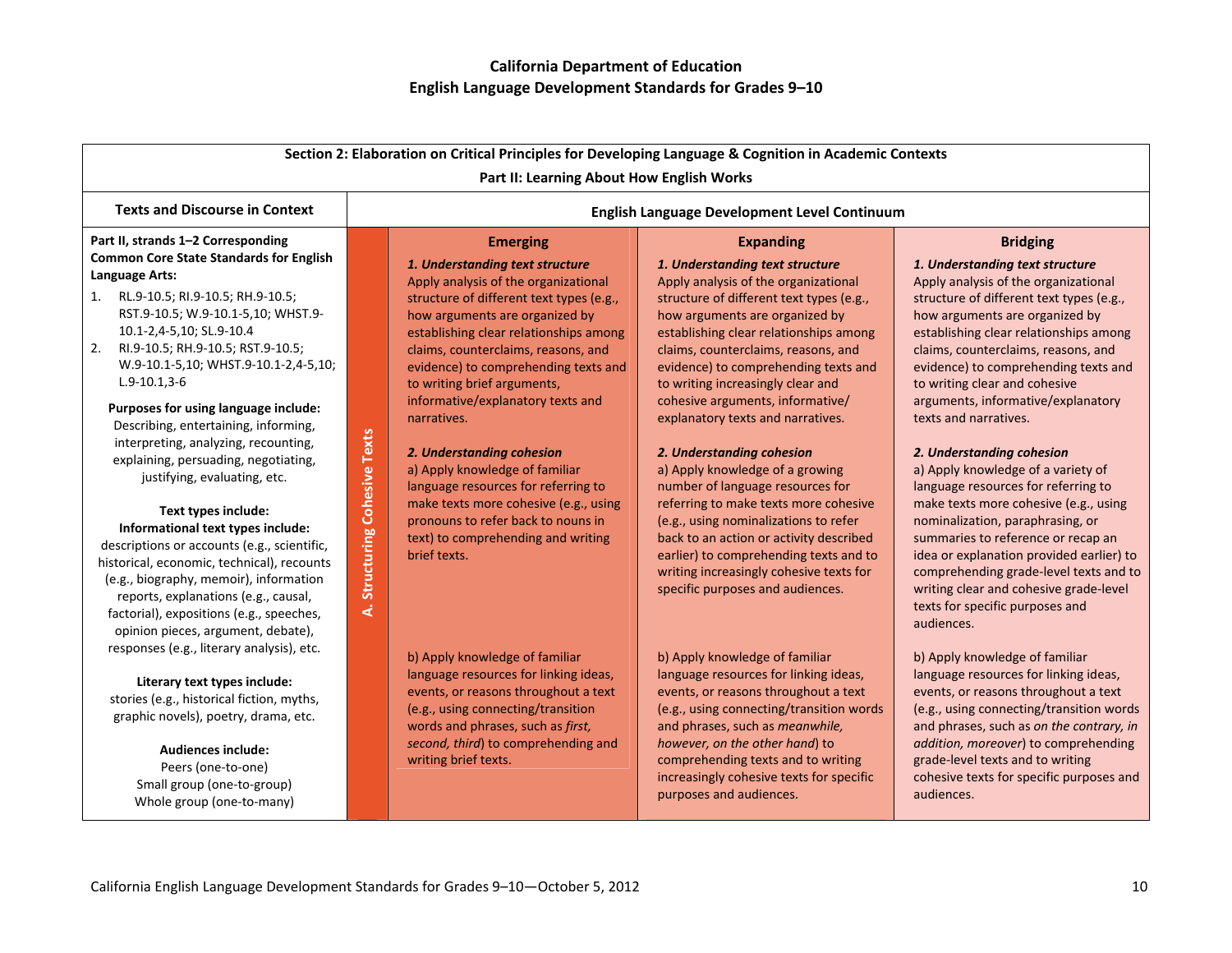| Section 2: Elaboration on Critical Principles for Developing Language & Cognition in Academic Contexts<br>Part II: Learning About How English Works                                                                                                                                                                                                                    |                                              |                                                                                                                                                                                                                                                                    |                                                                                                                                                                                                                                                                                                                                   |                                                                                                                                                                                                                                                                                                                                 |
|------------------------------------------------------------------------------------------------------------------------------------------------------------------------------------------------------------------------------------------------------------------------------------------------------------------------------------------------------------------------|----------------------------------------------|--------------------------------------------------------------------------------------------------------------------------------------------------------------------------------------------------------------------------------------------------------------------|-----------------------------------------------------------------------------------------------------------------------------------------------------------------------------------------------------------------------------------------------------------------------------------------------------------------------------------|---------------------------------------------------------------------------------------------------------------------------------------------------------------------------------------------------------------------------------------------------------------------------------------------------------------------------------|
| <b>Texts and Discourse in Context</b>                                                                                                                                                                                                                                                                                                                                  | English Language Development Level Continuum |                                                                                                                                                                                                                                                                    |                                                                                                                                                                                                                                                                                                                                   |                                                                                                                                                                                                                                                                                                                                 |
| Part II, strands 3-5 Corresponding<br><b>Common Core State Standards for English</b>                                                                                                                                                                                                                                                                                   |                                              | <b>Emerging</b>                                                                                                                                                                                                                                                    | <b>Expanding</b>                                                                                                                                                                                                                                                                                                                  | <b>Bridging</b>                                                                                                                                                                                                                                                                                                                 |
| Language Arts:<br>3. W.9-10.5; WHST.9-10.5; SL.9-10.6;<br>$L.9 - 10.1.3 - 6$<br>4. W.9-10.5; WHST.9-10.5; SL.9-10.6;<br>$L.9-10.1,3-6$<br>5. W.9-10.4-5; WHST.9-10.4-5; SL.9-10.6;<br>$L.9-10.1,3-6$                                                                                                                                                                   |                                              | 3. Using verbs and verb phrases<br>Use a variety of verbs in different<br>tenses (e.g., past, present, future) and<br>aspects (e.g., simple, progressive)<br>appropriate for the text type and<br>discipline to create short texts on<br>familiar academic topics. | 3. Using verbs and verb phrases<br>Use a variety of verbs in different tenses<br>(e.g., past, present, future) and aspects<br>(e.g., simple, progressive, perfect)<br>appropriate for the text type and<br>discipline to create a variety of texts<br>that explain, describe, and summarize<br>concrete and abstract thoughts and | 3. Using verbs and verb phrases<br>Use a variety of verbs in different<br>tenses (e.g., past, present, future),<br>aspects (e.g., simple, progressive,<br>perfect), and mood (e.g., subjunctive)<br>appropriate for the text type and<br>discipline to create a variety of texts<br>that describe concrete and abstract         |
| Purposes for using language include:<br>Describing, entertaining, informing,<br>interpreting, analyzing, recounting,<br>explaining, persuading, negotiating,<br>justifying, evaluating, etc.                                                                                                                                                                           | Enriching Ideas                              | 4. Using nouns and noun phrases                                                                                                                                                                                                                                    | ideas.<br>4. Using nouns and noun phrases                                                                                                                                                                                                                                                                                         | ideas, explain procedures and<br>sequences, summarize texts and ideas,<br>and present and critique points of<br>view.<br>4. Using nouns and noun phrases                                                                                                                                                                        |
| Text types include:<br>Informational text types include:<br>descriptions or accounts (e.g., scientific,<br>historical, economic, technical), recounts<br>(e.g., biography, memoir), information<br>reports, explanations (e.g., causal,<br>factorial), expositions (e.g., speeches,<br>opinion pieces, argument, debate),<br>responses (e.g., literary analysis), etc. | Expanding &<br>ക്                            | Expand noun phrases to create<br>increasingly detailed sentences (e.g.,<br>adding adjectives for precision) about<br>personal and familiar academic topics.                                                                                                        | Expand noun phrases in a growing<br>number of ways (e.g., adding adjectives<br>to nouns; simple clause embedding) to<br>create detailed sentences that<br>accurately describe, explain, and<br>summarize information and ideas on a<br>variety of personal and academic topics.                                                   | Expand noun phrases in a variety of<br>ways (e.g., more complex clause<br>embedding) to create detailed<br>sentences that accurately describe<br>concrete and abstract ideas, explain<br>procedures and sequences, summarize<br>texts and ideas, and present and<br>critique points of view on a variety of<br>academic topics. |
| Literary text types include:<br>stories (e.g., historical fiction, myths,<br>graphic novels), poetry, drama, etc.<br><b>Audiences include:</b><br>Peers (one-to-one)<br>Small group (one-to-group)<br>Whole group (one-to-many)                                                                                                                                        |                                              | 5. Modifying to add details<br>Expand sentences with simple<br>adverbials (e.g., adverbs, adverb<br>phrases, prepositional phrases) to<br>provide details (e.g., time, manner,<br>place, cause) about familiar activities<br>or processes.                         | 5. Modifying to add details<br>Expand sentences with a growing<br>variety of adverbials (e.g., adverbs,<br>adverb phrases, prepositional phrases)<br>to provide details (e.g., time, manner,<br>place, cause) about familiar or new<br>activities or processes.                                                                   | 5. Modifying to add details<br>Expand sentences with a variety of<br>adverbials (e.g., adverbs, adverb<br>phrases and clauses, prepositional<br>phrases) to provide details (e.g., time,<br>manner, place, cause) about a variety<br>of familiar and new activities and<br>processes.                                           |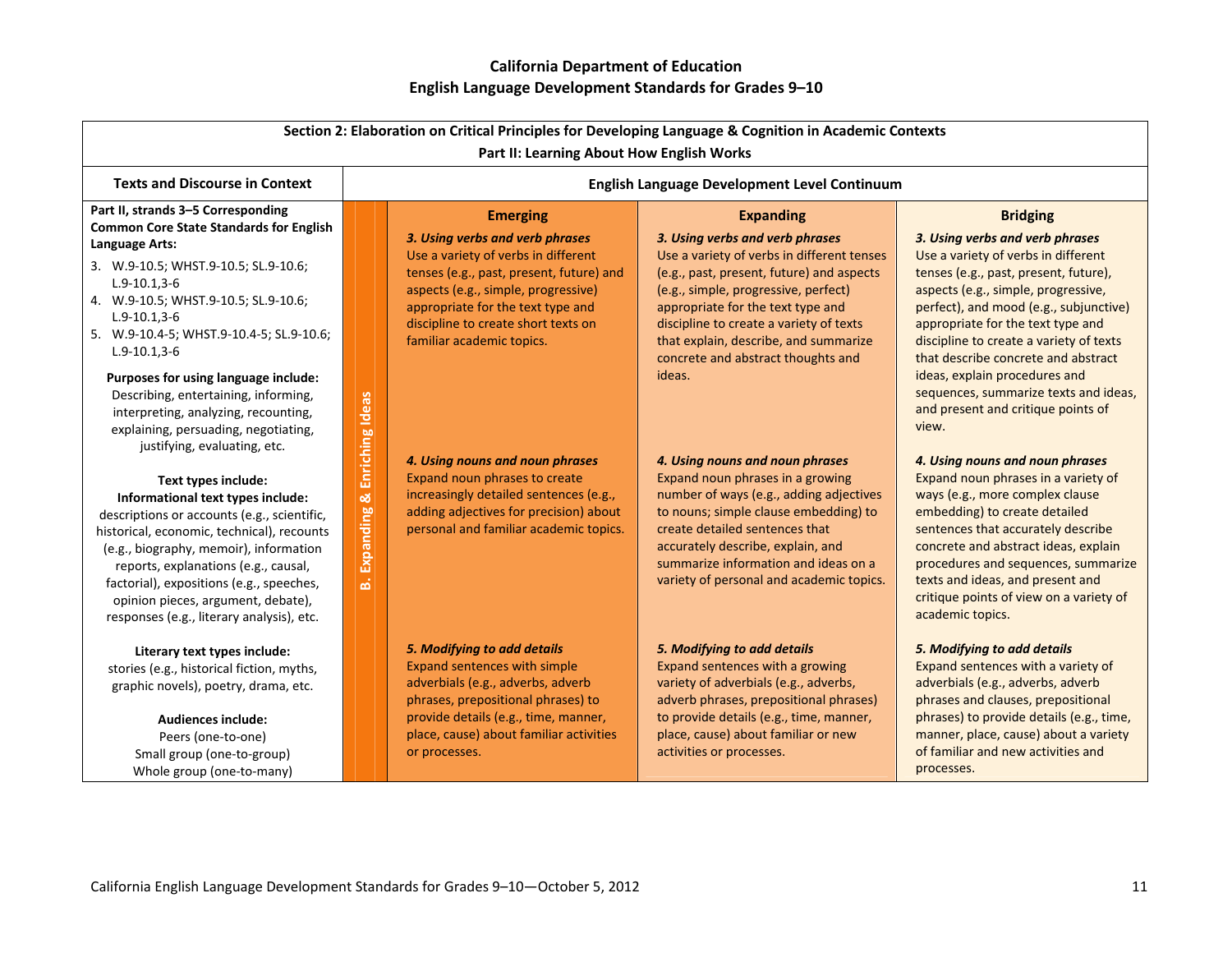| Section 2: Elaboration on Critical Principles for Developing Language & Cognition in Academic Contexts<br>Part II: Learning About How English Works                                                                                                                                                                                                                    |                        |                                                                                                                                                                                                                                                                     |                                                                                                                                                                                                                                                                                                       |                                                                                                                                                                                                                                                                                                                                                  |
|------------------------------------------------------------------------------------------------------------------------------------------------------------------------------------------------------------------------------------------------------------------------------------------------------------------------------------------------------------------------|------------------------|---------------------------------------------------------------------------------------------------------------------------------------------------------------------------------------------------------------------------------------------------------------------|-------------------------------------------------------------------------------------------------------------------------------------------------------------------------------------------------------------------------------------------------------------------------------------------------------|--------------------------------------------------------------------------------------------------------------------------------------------------------------------------------------------------------------------------------------------------------------------------------------------------------------------------------------------------|
| <b>Texts and Discourse in Context</b>                                                                                                                                                                                                                                                                                                                                  |                        |                                                                                                                                                                                                                                                                     | <b>English Language Development Level Continuum</b>                                                                                                                                                                                                                                                   |                                                                                                                                                                                                                                                                                                                                                  |
| Part II, strands 6-7 Corresponding<br><b>Common Core State Standards for English</b><br>Language Arts:                                                                                                                                                                                                                                                                 |                        | <b>Emerging</b><br><b>6. Connecting ideas</b>                                                                                                                                                                                                                       | <b>Expanding</b><br><b>6. Connecting ideas</b>                                                                                                                                                                                                                                                        | <b>Bridging</b><br><b>6. Connecting ideas</b>                                                                                                                                                                                                                                                                                                    |
| 6. W.9-10.1-5; WHST.9-10.1-2,4-5;<br>SL.9-10.4,6; L.9-10.1,3-6<br>7. W.9-10.1-5; WHST.9-10.1-2,4-5;<br>SL.9-10.4,6; L.9-10.1,3-6                                                                                                                                                                                                                                       |                        | Combine clauses in a few basic ways<br>(e.g., creating compound sentences<br>using and, but, so; creating complex<br>sentences using because) to make<br>connections between and to join ideas                                                                      | Combine clauses in a growing number<br>of ways to create compound and<br>complex sentences that make<br>connections between and link concrete<br>and abstract ideas, for example, to                                                                                                                  | Combine clauses in a variety of ways to<br>create compound and complex<br>sentences that make connections<br>between and link concrete and<br>abstract ideas, for example, to make a                                                                                                                                                             |
| Purposes for using language include:<br>Describing, entertaining, informing,<br>interpreting, analyzing, recounting,<br>explaining, persuading, negotiating,<br>justifying, evaluating, etc.                                                                                                                                                                           | & Condensing Ideas     | (e.g., I want to read this book because<br>it describes the solar system.).                                                                                                                                                                                         | express a reason (e.g., He stayed at<br>home on Sunday in order to study for<br>Monday's exam) or to make a<br>concession (e.g., She studied all night<br>even though she wasn't feeling well.).                                                                                                      | concession (e.g., While both characters<br>strive for success, they each take<br>different approaches through which to<br>reach their goals.), or to establish<br>cause (e.g., Women's lives were<br>changed forever after World War II as                                                                                                       |
| Text types include:<br>Informational text types include:<br>descriptions or accounts (e.g., scientific,<br>historical, economic, technical), recounts<br>(e.g., biography, memoir), information<br>reports, explanations (e.g., causal,<br>factorial), expositions (e.g., speeches,<br>opinion pieces, argument, debate),<br>responses (e.g., literary analysis), etc. | <b>Connecting</b><br>ن | 7. Condensing ideas<br>Condense ideas in a few basic ways<br>(e.g., by compounding verb or<br>prepositional phrases) to create<br>precise and detailed simple,<br>compound, and complex sentences<br>(e.g., The students asked survey<br>questions and recorded the | 7. Condensing ideas<br>Condense ideas in a growing number of<br>ways (e.g., through embedded clauses<br>or by compounding verbs or<br>prepositional phrases) to create more<br>precise and detailed simple, compound,<br>and complex sentences (e.g., Species<br>that could not adapt to the changing | a result of joining the work force.).<br>7. Condensing ideas<br>Condense ideas in a variety of ways<br>(e.g., through a variety of embedded<br>clauses, or by compounding verbs or<br>prepositional phrases, nominalization)<br>to create precise simple, compound,<br>and complex sentences that condense<br>concrete and abstract ideas (e.g., |
| Literary text types include:<br>stories (e.g., historical fiction, myths,<br>graphic novels), poetry, drama, etc.<br><b>Audiences include:</b><br>Peers (one-to-one)<br>Small group (one-to-group)                                                                                                                                                                     |                        | responses.).                                                                                                                                                                                                                                                        | climate eventually disappeared.).                                                                                                                                                                                                                                                                     | Another issue that people may be<br>concerned with is the amount of<br>money that it will cost to construct the<br>new building.).                                                                                                                                                                                                               |

Whole group (one‐to‐many)